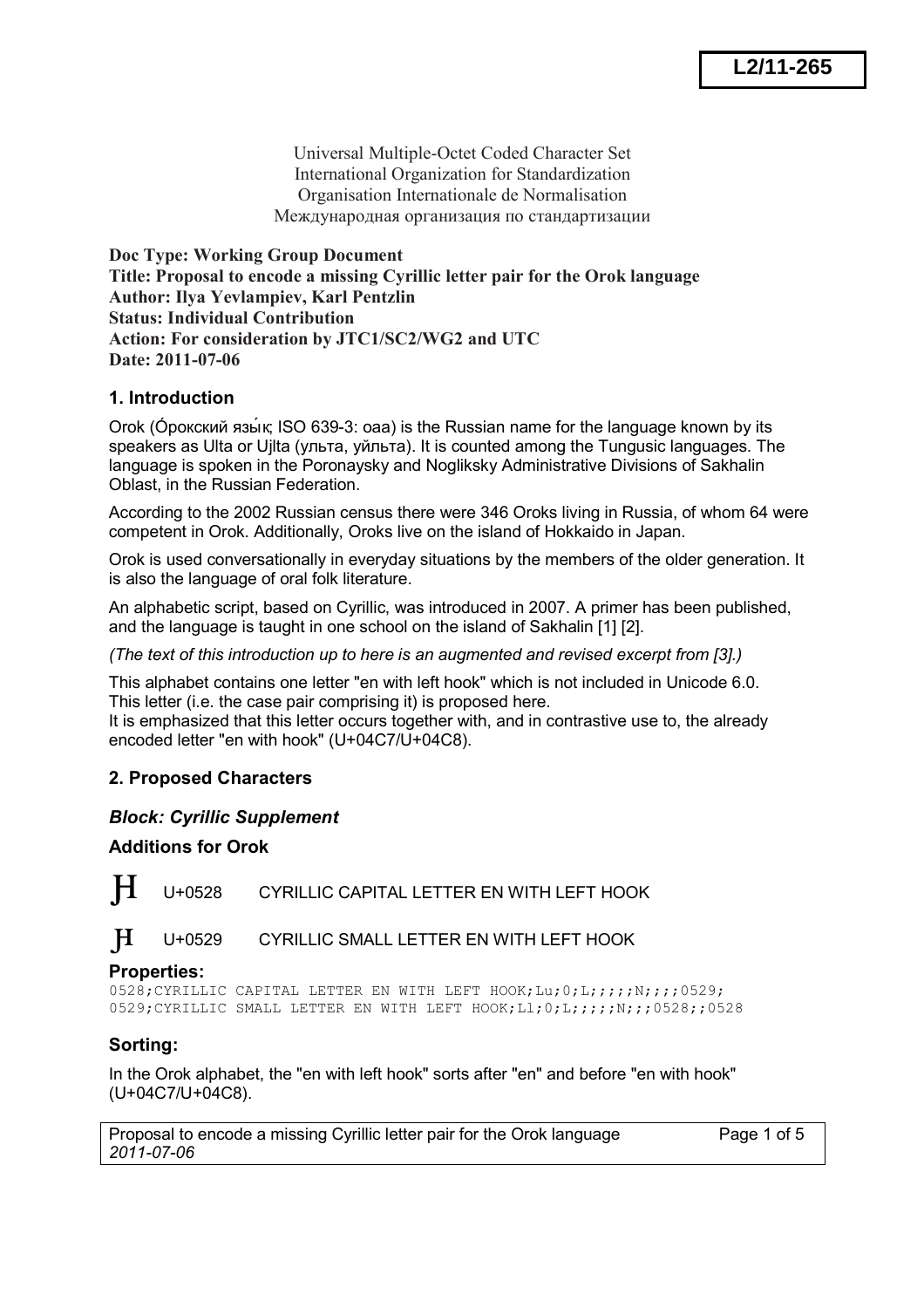## **3. References**

- [1] Дзиро Икэгами, Е.А. Бибикова, Л.Р. Китазима, С. Минато, Т.П. Роон, И.Я. Федяева: Уилтадаирису — Первая книга для детей и взрослых, желающих научиться уилтинскому языку. Южно-Сахалинск, 2007. — Published as PDF file: [http://uztranslations.net.ru/?category=tungusbooks-tungusic&altname=uiltadairisu\\_hovorim\\_po-uiltinski](http://uztranslations.net.ru/?category=tungusbooks-tungusic&altname=uiltadairisu_hovorim_po-uiltinski)
- [2] Дзиро Икэгами, Е. А. Бибикова и др. Уилтадаирису. Говорим по-уильтински. Южно-Сахалинск: Сахалинское кн. изд-во, 2008. — 108 с. — ISBN 978-5-88453-211-3
- [3] [http://en.wikipedia.org/wiki/Orok\\_language](http://en.wikipedia.org/wiki/Orok_language) (retrieved 2011-07-06)

# **4. Examples and Figures**

**Fig. 1:** From [1], p. 61. *Showing the introduction of the EN WITH LEFT HOOK.*



Proposal to encode a missing Cyrillic letter pair for the Orok language Page 2 of 5 *2011-07-06*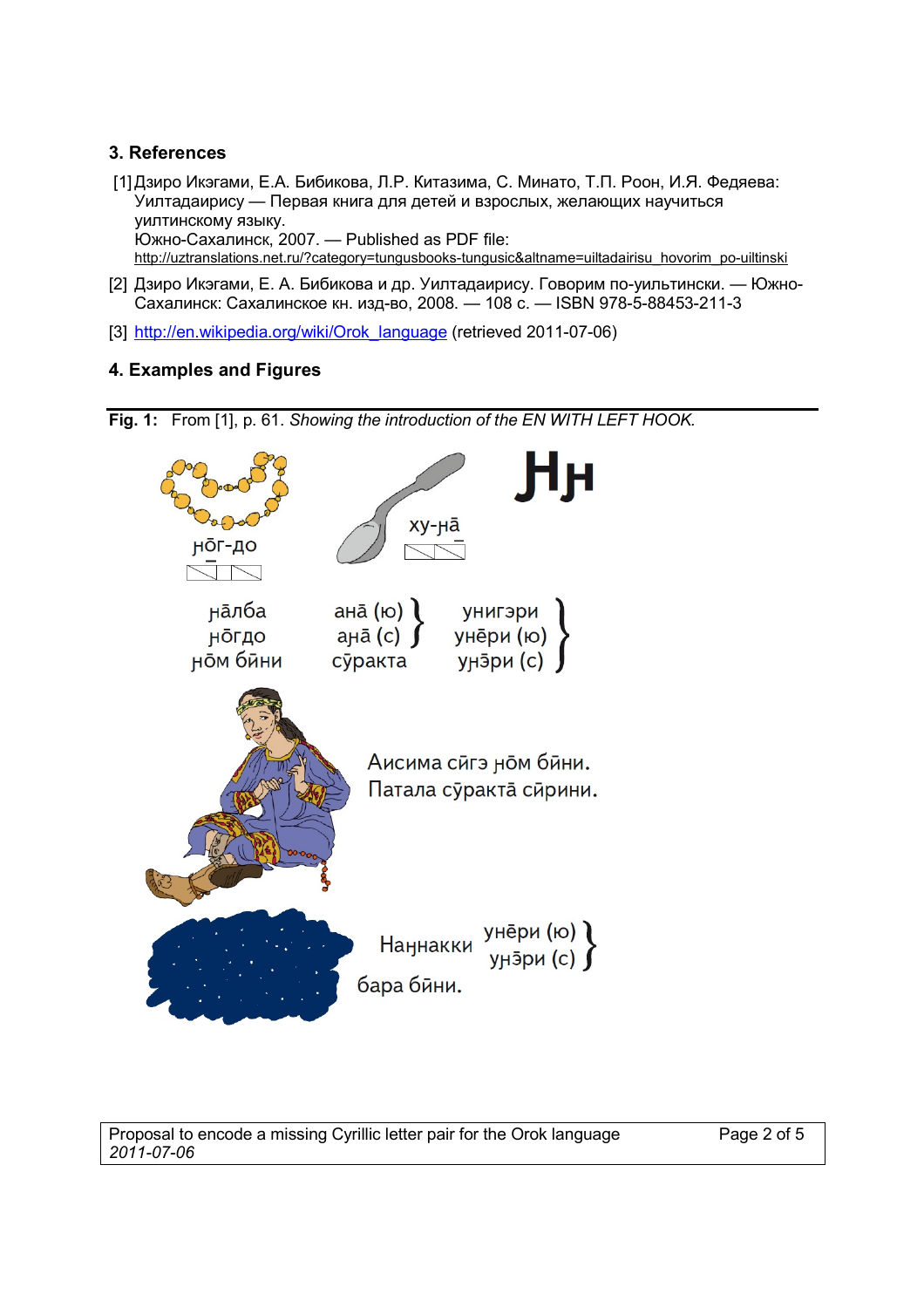**Fig. 2:** From [1], p. 44. *Showing the introduction of the already encoded EN WITH HOOK, to show that this is not the same letter in the Orok alphabet.*



**Fig. 3:** From [1], p. 71. *Showing EN WITH LEFT HOOK (red) and EN WITH HOOK (blue).*

гэгдэ — тэлбэнули нунзули — намаули Гиччули — хэккули

**Fig. 4:** From [1], p. 94. *Showing an excerpt of the register (on the sorting order shown here, the proposed sorting of the EN WITH LEFT HOOK is based).*

нэчё (ю), нэчигэ (ю, с), нэчэ (с) ......... воробей налба ................................ жесть ном бини (оччи)...................... желтоватый нуррини (ю), нуррини (с) ............. пишет нала (в. п. налла)...................... рука 

**Fig. 5:** From [1], p. 67. *Showing the handwritten forms of the alphabet (the sorting deviates from the one in fig. 4).*

#### Уилта азбукани

Aa Āā Id Bb Ir Dg Ee Ēē 37 Un the 1j Kn Ar Min the tfy fly Oo Ōō Oo Ōō<br>Tin Ip Co Titm Yy Ty<br>Xx Yr <del>Is Īō</del>

**Fig. 6:** An Orok alphabet table, retrieved 2011-07-06 from: [http://upload.wikimedia.org/wikipedia/commons/9/92/Orok\\_alphabet\\_2008.jpg](http://upload.wikimedia.org/wikipedia/commons/9/92/Orok_alphabet_2008.jpg)

|  | $\big \rm{Aa}\big \bar{\rm{A}}\bar{\rm{a}}\big \rm{B6}\big \rm{B}_B\big \Gamma_\Gamma\big \rm{I\hspace{-0.04cm}I\hspace{-0.04cm}I\hspace{-0.04cm}I}\big \rm{Ee}\big \bar{\rm{E}}\bar{\rm{e}}\big \rm{3}_3\big \rm{M}\rm{u}\big \bar{\rm{M}}\bar{\rm{u}}\big \big $ |  |  |  |  |
|--|--------------------------------------------------------------------------------------------------------------------------------------------------------------------------------------------------------------------------------------------------------------------|--|--|--|--|
|  | $ \mathtt{Jj} $ Кк $ \mathtt{J\pi} \mathtt{M\pi} \mathtt{H\pi} \mathtt{H\pi} \mathtt{H\pi} \mathtt{Oo} \bar{\mathtt{Oo}} \Theta$ ө $ \bar{\Theta}$ ө $ $                                                                                                           |  |  |  |  |
|  | $ \Pi\pi {\rm Pp} {\rm Cc}\, \,{\rm Tr}\,\left {\rm y}_{\bf y}\right \!\bar{\rm y}_{\bf \bar{y}}\!\left {\rm X}_{\bf x}\right {\rm Y}_{\bf y}\!\left {\rm \bar{3}_{\bf 5}}\right $                                                                                 |  |  |  |  |

Proposal to encode a missing Cyrillic letter pair for the Orok language Page 3 of 5 *2011-07-06*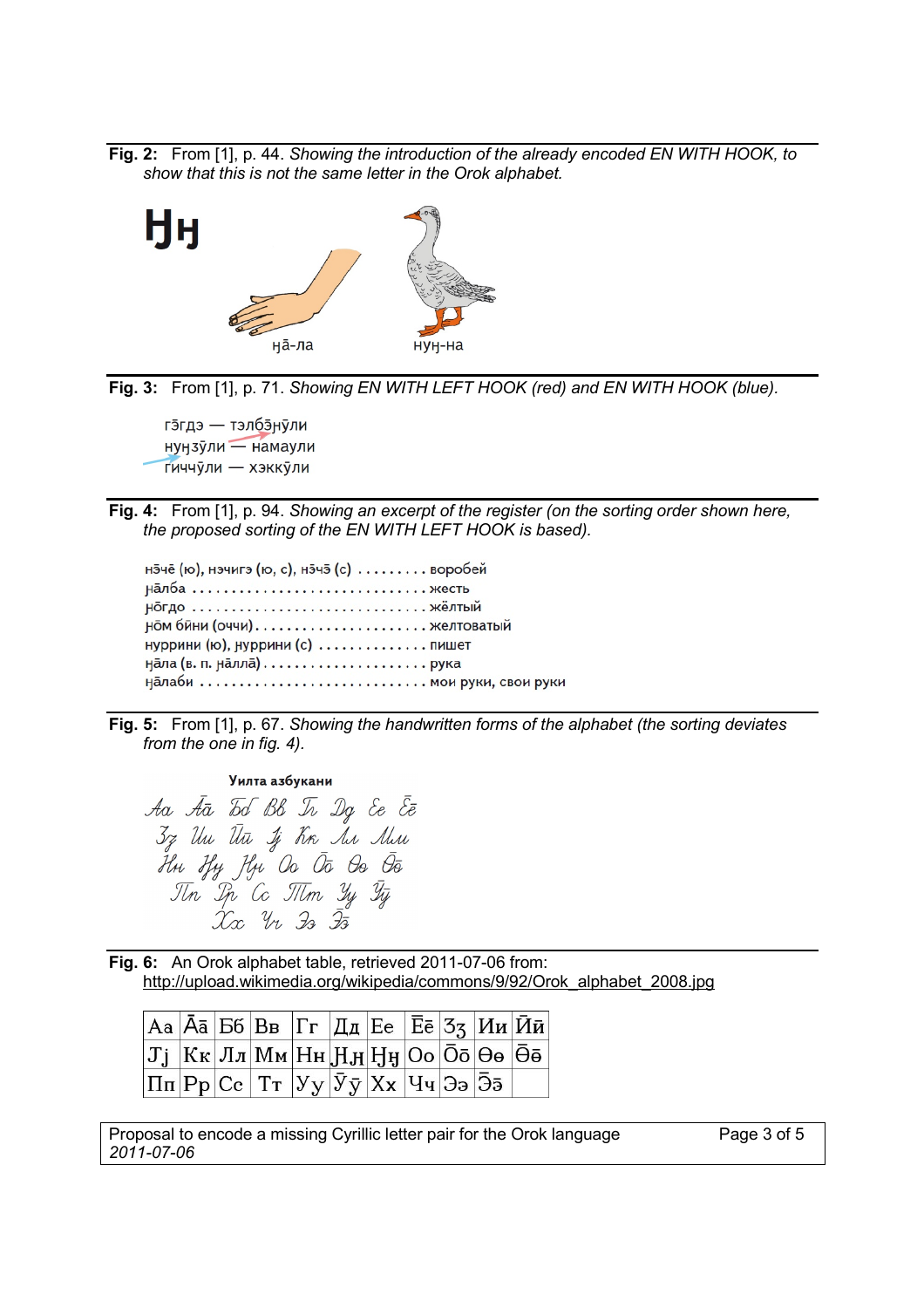| ISO/IEC JTC 1/SC 2/WG 2<br>PROPOSAL SUMMARY FORM TO ACCOMPANY SUBMISSIONS<br>FOR ADDITIONS TO THE REPERTOIRE OF ISO/IEC 10646.<br>Please fill all the sections A, B and C below.<br>Please read Principles and Procedures Document (P & P) from .http://www.dkuug.dk/JTC1/SC2/WG2/docs/principles.html . for<br>guidelines and details before filling this form.<br>Please ensure you are using the latest Form from .http://www.dkuug.dk/JTC1/SC2/WG2/docs/summaryform.html.                                                                                                                                                                                                                                                                                                                                                                                                                                                                                                                                                                                                                                                                                                                                                                                                                    |  |  |  |  |  |  |  |  |
|--------------------------------------------------------------------------------------------------------------------------------------------------------------------------------------------------------------------------------------------------------------------------------------------------------------------------------------------------------------------------------------------------------------------------------------------------------------------------------------------------------------------------------------------------------------------------------------------------------------------------------------------------------------------------------------------------------------------------------------------------------------------------------------------------------------------------------------------------------------------------------------------------------------------------------------------------------------------------------------------------------------------------------------------------------------------------------------------------------------------------------------------------------------------------------------------------------------------------------------------------------------------------------------------------|--|--|--|--|--|--|--|--|
| See also .http://www.dkuug.dk/JTC1/SC2/WG2/docs/roadmaps.html for latest Roadmaps.<br>A. Administrative                                                                                                                                                                                                                                                                                                                                                                                                                                                                                                                                                                                                                                                                                                                                                                                                                                                                                                                                                                                                                                                                                                                                                                                          |  |  |  |  |  |  |  |  |
|                                                                                                                                                                                                                                                                                                                                                                                                                                                                                                                                                                                                                                                                                                                                                                                                                                                                                                                                                                                                                                                                                                                                                                                                                                                                                                  |  |  |  |  |  |  |  |  |
| 1. Title:<br>Proposal to encode a missing Cyrillic letter pair for the Orok language<br>2. Requester's name: www.waren.com/waren.com/waren.com/waren.com/waren.com/waren.com/waren.com/waren.com/waren.com/<br>3. Requester type (Member body/Liaison/Individual contribution): www.waren.com/matissarting/waren.com/ware<br>4. Submission date:<br>$2011-07-06$<br>5. Requester's reference (if applicable):<br>6. Choose one of the following:<br>This is a complete proposal:<br>$\overline{X}$<br>(or) More information will be provided later:<br>.                                                                                                                                                                                                                                                                                                                                                                                                                                                                                                                                                                                                                                                                                                                                         |  |  |  |  |  |  |  |  |
| <b>B. Technical - General</b>                                                                                                                                                                                                                                                                                                                                                                                                                                                                                                                                                                                                                                                                                                                                                                                                                                                                                                                                                                                                                                                                                                                                                                                                                                                                    |  |  |  |  |  |  |  |  |
| 1. Choose one of the following:<br>a. This proposal is for a new script (set of characters):<br>$\overline{\phantom{a}}$ No<br>Proposed name of script:<br>b. The proposal is for addition of character(s) to an existing block:<br>Cyrillic Supplement<br>Name of the existing block:<br>2. Number of characters in proposal:<br>3. Proposed category (select one from below - see section 2.2 of P&P document):<br>A-Contemporary $X$ B.1-Specialized (small collection)<br>B.2-Specialized (large collection)<br>$\overline{a}$<br>C-Major extinct<br>D-Attested extinct<br>E-Minor extinct<br>G-Obscure or questionable usage symbols<br>F-Archaic Hieroglyphic or Ideographic<br>4. Is a repertoire including character names provided?<br>Yes<br>a. If YES, are the names in accordance with the "character naming guidelines"<br>in Annex L of P&P document?<br>Yes<br>b. Are the character shapes attached in a legible form suitable for review?<br><b>Yes</b><br>5. Fonts related:<br>a. Who will provide the appropriate computerized font to the Project Editor of 10646 for publishing the<br>standard?<br>http://www.pentzlin.com/OrokEnWithLeftHook.ttf<br>b. Identify the party granting a license for use of the font by the editors (include address, e-mail, ftp-site, etc.): |  |  |  |  |  |  |  |  |
| The font is released into the Public Domain<br>6. References:<br>a. Are references (to other character sets, dictionaries, descriptive texts etc.) provided? Yes<br>b. Are published examples of use (such as samples from newspapers, magazines, or other sources)<br>of proposed characters attached?<br><u>Yes</u><br>7. Special encoding issues:<br>Does the proposal address other aspects of character data processing (if applicable) such as input,<br>presentation, sorting, searching, indexing, transliteration etc. (if yes please enclose information)?<br>No.                                                                                                                                                                                                                                                                                                                                                                                                                                                                                                                                                                                                                                                                                                                      |  |  |  |  |  |  |  |  |
| 8. Additional Information:<br>Submitters are invited to provide any additional information about Properties of the proposed Character(s) or Script<br>that will assist in correct understanding of and correct linguistic processing of the proposed character(s) or script.<br>Examples of such properties are: Casing information, Numeric information, Currency information, Display behaviour<br>information such as line breaks, widths etc., Combining behaviour, Spacing behaviour, Directional behaviour, Default<br>Collation behaviour, relevance in Mark Up contexts, Compatibility equivalence and other Unicode normalization<br>related information. See the Unicode standard at http://www.unicode.org. for such information on other scripts. Also<br>see Unicode Character Database (http://www.unicode.org/reports/tr44/) and associated Unicode Technical Reports<br>for information needed for consideration by the Unicode Technical Committee for inclusion in the Unicode Standard.                                                                                                                                                                                                                                                                                       |  |  |  |  |  |  |  |  |

ै. Form number: N3902-F (Original 1994-10-14; Revised 1995-01, 1995-04, 1996-04, 1996-08, 1999-03, 2001-05, 2001-09, 2003-11, 2005-01, 2005-09, 2005-10, 2007-03, 2008-05, 2009-11, 2011-03)

Proposal to encode a missing Cyrillic letter pair for the Orok language Page 4 of 5 *2011-07-06*